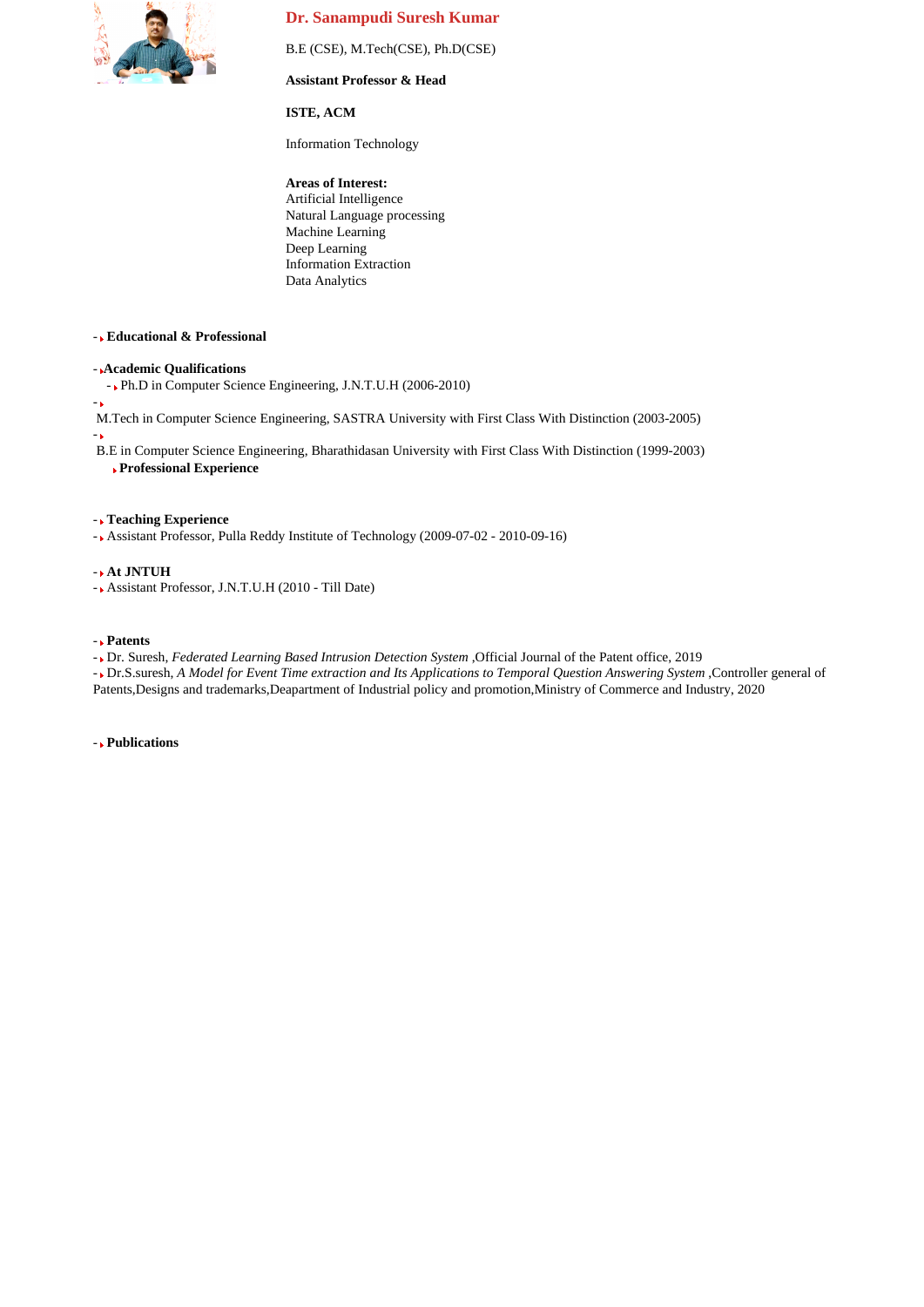#### - **International Journals**

- Dr Suresh Kumar Sanampudi, Kishore Kumar Mamidala, *Text Summarization for Indian Languages: A Survey*, International Journal of Advanced Research in Engineering and Technology (IJARET), ISBN No.0976-6480, Vol No.12, Issue No.1, pp.530-538, IAEME Publication -Scopus Indexed, January, 2021

- Dr Suresh Kumar Sanampudi, Kannambakam Kranthiteja, *Classifying Clinically Actionable Genetic Mutations using Machine Learning Algorithms*, Dogo Rangsang Research Journal, ISBN No.2347-7180, Vol No.10, Issue No.7, pp.54-67, UGC Care Group-1 Journal, July, 2020

- Dr Suresh Kumar Sanampudi, Osaa Sravani, *Case Study on Fake News Detection using Machine Learning and Natural Language Processing*, The International journal of analytical and experimental modal analysis, ISBN No.0886-9367, Vol No.12, Issue No.7, pp.1018-1024, UGC Care Group-II (Scopus), July, 2020

- Dr Suresh Kumar Sanampudi, Sai Chandana Anumula, *Emotion Detection in Text using Naïve Bayes*, The International journal of analytical and experimental modal analysis, ISBN No.0886-9367, Vol No.12, Issue No.7, pp.1700-1705, UGC Care Group-II (Scopus), July, 2020

- Dr Suresh Kumar Sanampudi, Dr Ch Asha Jyothi, Eralapalli Ajai, *Detecting Hate Speech and Offensive Language on Social media using TF-IDF based Approach in SVM*, The International journal of analytical and experimental modal analysis, ISBN No.0886-9367, Vol No.12, Issue No.7, pp.1692-1699, UGC Care Group-II (Scopus), July, 2020

- Dr Suresh Kumar Sanampudi, Dr Ch Asha Jyothi, Kalyani Reddy Enukonda, *Sentence Ranking based Summarization for Telugu News Articles*, Dogo Rangsang Research Journal, ISBN No.2347-7180, Vol No.10, Issue No.7, pp.206-212, UGC Care Group-1 Journal, July, 2020

- Dr Suresh Kumar Sanampudi, Dr Ch Asha Jyothi, MD Afreen, *Text Summarization for Hindi e-News Papers*, Dogo Rangsang Research Journal, ISBN No.2347-7180, Vol No.10, Issue No.7, pp.199-205, UGC Care Group-1 Journal, July, 2020

- Dr Suresh Kumar Sanampudi, Dr Ch Asha Jyothi, Suvartha Junjupalli, *Hyperpartisan News Detection Using Naïve Bayes Model*, The International journal of analytical and experimental modal analysis, ISBN No.0886-9367, Vol No.12, Issue No.7, pp.1836-1840, UGC Care Group-II (Scopus), July, 2020

- Suresh Kumar Sanampudi, L Naveen Kumar, *Design of Artificial Intelligence Course Contents using Artificial Intelligent Techniques*, Book Chapter in System reliability Quality control, safety, maintenance and management- Applications to Electrical, Electronics, Computer science and Engineering, ISBN No.978-981-13-8461-5, pp.592-599, 2019

- Suresh Kumar Sanampudi, M.Kishore , *Energetic approach for Low latent temporal summarization with sequential process mining*, International Journal of Pure and Applied Mathematics, ISBN No.1314-3395 , Vol No.118, Issue No.24, pp.1-10, Impact Factor: 7.19, Scopus Indexed, UGC No:23425., April , 2018

- Dr. Suresh Kumar Sanampudi, L Naveen Kumar , *Twitter Sentiment Analysis with Ensemble Gradient Boost Tree Classifier*, 11th International Workshop on Semantic Evaluations (SemEval-2017), , pp.650-654, Association for Computational Linguistics, August, 2017

- Vanitha Guda, Dr. Suresh Kumar Sanampudi, *Extraction of Temporal Events from Natural Language Text*, International Journal of Computer Applications (IJCA), ISBN No.2250-1797, Vol No.6, Issue No.1, pp.40-45, Impact factor:3.12 , January , 2016

- 5. Suresh Kumar Sanampudi, D Ramesh, *Representation of Temporal Relationship among Events*, International Journal on Recent and Innovation Trends in Computing and Communication (IJRITCC), ISBN No.2321-8169, Vol No.4, Issue No.2, pp.134-137, Impact factor : 5.837, 2016

- Naveen Kumar Laskari, Dr. Suresh Kumar Sanampudi, *Aspect Based Sentiment Analysis*, IOSR Journal of Computer Engineering , ISBN No.2278-0661, Vol No.18, Issue No.2, pp.24-28, Impact factor: 3.712 , March , 2016

- Geetha S, Anandha Mala G S , Dr. Suresh Kumar Sanampudi, *Automatic Domain Knowledge Extraction from Requirements Specification text*, Research Journal of Applied Sciences, Engineering and Technology, ISBN No.2040-7459, Vol No.12, Issue No.9, pp.926-932, Impact Factor:0.22, MAY , 2016

- Mohammed Imran, Dr. Suresh Kumar Sanampudi, *Data mining of Imbalanced dataset in Educational data using WEKA Tool*, International Journal of Engineering Science and Computing, ISBN No.2250-1371, Vol No.6, Issue No.7, pp.7666-7669, Impact Factor 5.611., JUNE, 2016

- D Ramesh, Dr. Suresh Kumar Sanampudi, *A Hybrid model for Named Entity Recognition in Biomedical Text*, International Journal of Scientific & Engineering Research, ISBN No.2229-5518, Vol No.7, Issue No.6, pp.1164-1167, Impact Factor: 4.212, June, 2016 - D Ramesh, Dr. Suresh Kumar Sanampudi, *Event Extraction from Natural Language Text*, International Journal of Engineering

Sciences & Research Technology, ISBN No.2277-9655, Vol No.5, Issue No.7, pp.1172-1176, Impact Factor: 5.164, July , 2016 - Suresh Kumar Sanampudi, D. Ramesh, *Rule Based Identification of Sandhi's and its application to word formation*,

International Journal of Computer Engineering and Applications , ISBN No.2321-3469, Vol No.X, Issue No.XI, pp.1-8, Impact Factor: 5.859 , November , 2016

- Suresh Kumar Sanampudi, D Ramesh , *Telugu Language Interface to Databases*, International Journal of Advanced Research in Computer and Communication Engineering, ISBN No.: 2319 5940, Vol No.2, Issue No.7, International Journal of Advanced Research in Computer and Communication Engineering , July , 2013

- Suresh Kumar Sanampudi , G.Vanitha, *Approaches for Question Answering System*, International Journal of Engineering Science and Technology, ISBN No.0975-5462 , Vol No.3, pp.990-995, Engg Journals Publications, February , 2011

- 1. Suresh Kumar Sanampudi, G, Vijaya Kumari, *Temporal Reasoning in Natural Language Text: A Survey*, International Journal of Computer Applications, ISBN No.0975 - 8887, Vol No.1, Issue No.4, pp.53-57, Foundation of Computer Science, 2010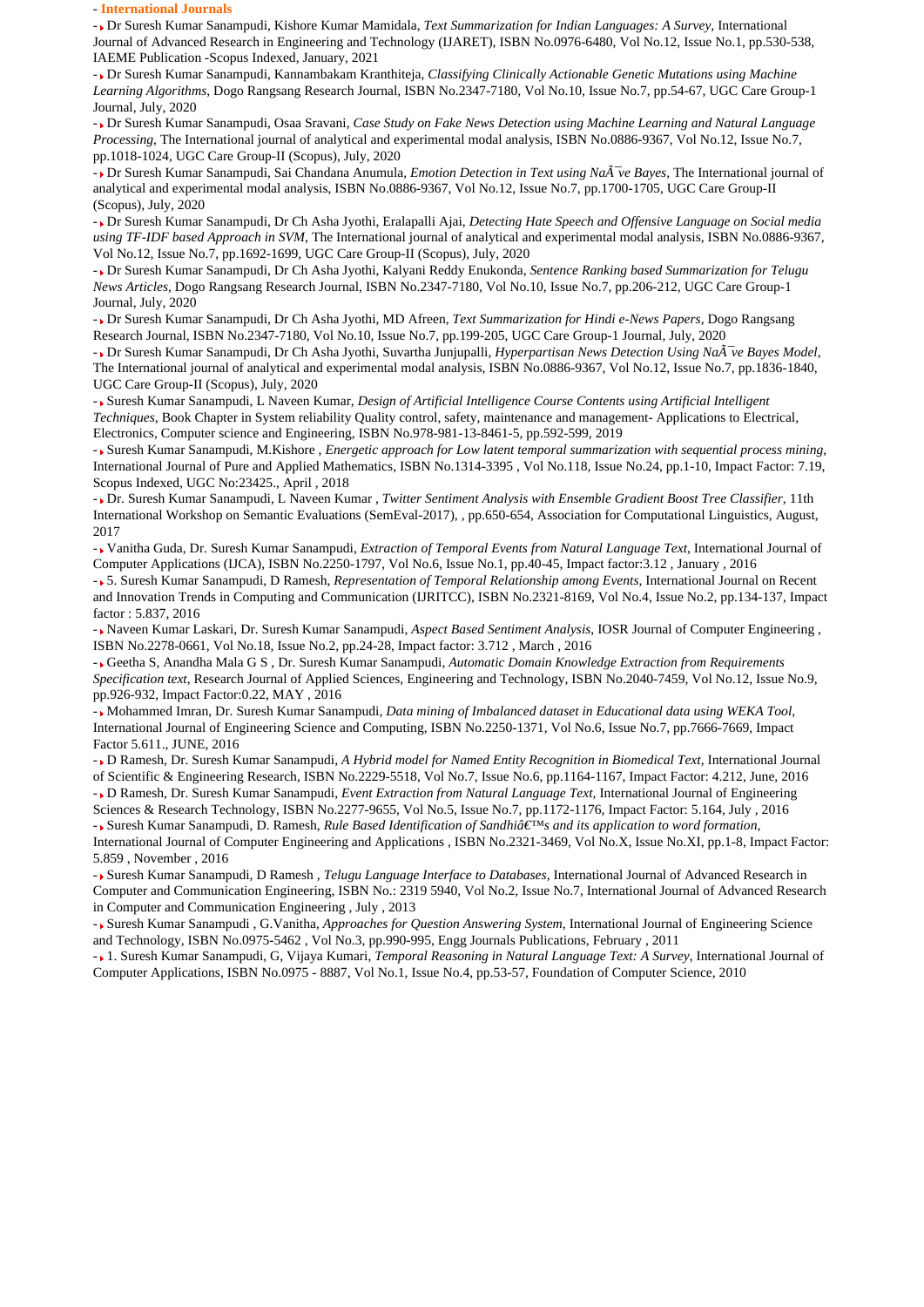#### **International Conference**

-

- Dr. Suresh Kumar Sanampudi, *M Kishore*, Temporal Summarization for online news articles, ISBN No.978-1-5386-0814-2/17, pp.47-51, september, 2017

- Vanitha Guda, Dr. Suresh Kumar Sanampudi, *Rules based Event Extraction from Natural language Text*, IEEE International Conference on Recent Trends in Information, Communication Technology , ISBN No.978-1-5090-0773-5/16, pp.47-51, IEEE, May , 2016

- Vanitha Guda, Dr. Suresh Kumar Sanampudi, *Pattern based Extraction of Times in Natural Language Text*, International conference on innovation in computer science & Engineering, pp.51-61, Springer, july, 2016

- Dr. Suresh Kumar Sanampudi, Vanitha Guda, *A Hybrid Method for Extraction of Events form Natural Language Text*, 3rd International conference on computer and communication IC3T-2016, pp.301-307, November 5th &5th, 2016

- Dr. Suresh Kumar Sanampudi, L Naveen Kumar, *Identification of Relevance and Support for Consumer Health Information*, Forum for Information Retrieval Extraction, pp.197-205, december, 2016

- Suresh Kumar Sanampudi, Lakshmi Manikyamba , *Natural Language Interface to Micro-Air Vehicles*, 3rd International Conference on Recent Advances in Design, Development on Operation of Micro Air Vehicles , ISBN No.978-93-5107-302-4 , pp.120-123, Elsevier, November 5th &7th , 2014

- Suresh Kumar Sanampudi, Vanitha Guda , *A Question Answering System Supporting Temporal Queries*, 3rd International Conference on Computing Communication & Control, pp.207-214, Springer-Verlag Berlin Heidelberg, January, 2013

- Suresh Kumar Sanampudi, G,Vijaya Kumari, *Event Ordering in Multi-Document Summarization Using Binary TCN*, International Conference on Intelligent Human Computer Interaction , ISBN No.978-81-8489-540-7 , pp.286-293, January, 2010

#### - **National Conference**

- Suresh Kumar Sanampudi, G Vanitha , *Crowd Sourcing issues and Challenges- A Survey*, Proceedings of the National Conference on Recent Trends in Science and Technology , ISBN No.978-93-82570-52-3, pp.234-238, Hikey Media, February, 2015

- Suresh Kumar Sanampudi, G Vanitha , *Role of Women Leadership in Science Technology Engineering and Mathematics*,

Proceedings of the National Conference on Perspectives of Women in Multidisciplinary Areas , pp.6, march, 2015

- Suresh Kumar Sanampudi, B Venkateswarlu Naik, *A Novel approach for Event Extraction and Temporal Reasoning in Legal Text Documents*, 3rd IEEE National conference on Information and Software Engineering , ISBN No.978-93-80697-60-4, pp.193, : Excel India Publishers, February, 2011

- **Events Participated/Organized**

#### - **Co-ordinated**

- Coordinated for a FDP on *Deep Learning*, UGC-ASC, JNTUH, 30-08-2021 to 06-09-2021

- Coordinated for a FDP on *Artificial Intelligence and Machine Learning*, UGC-ASC, JNTUH, 28-06-2021 to 03-07-2021

#### - **Teaching**

- Machine Learning in B Tech-IT III-I (2021-22)

### - **Adminstrative Positions Held**

- Training and placement officer, JNTUHCEJ, 03 May 2021 - Present

- HOD, JNTUH College o Engineering Jagtial, 28 Dec 2016 Present
- Computer maintenance Officer, J.N.T.U.H.C.E.J, 15 Jul 2015 27 Jan 2017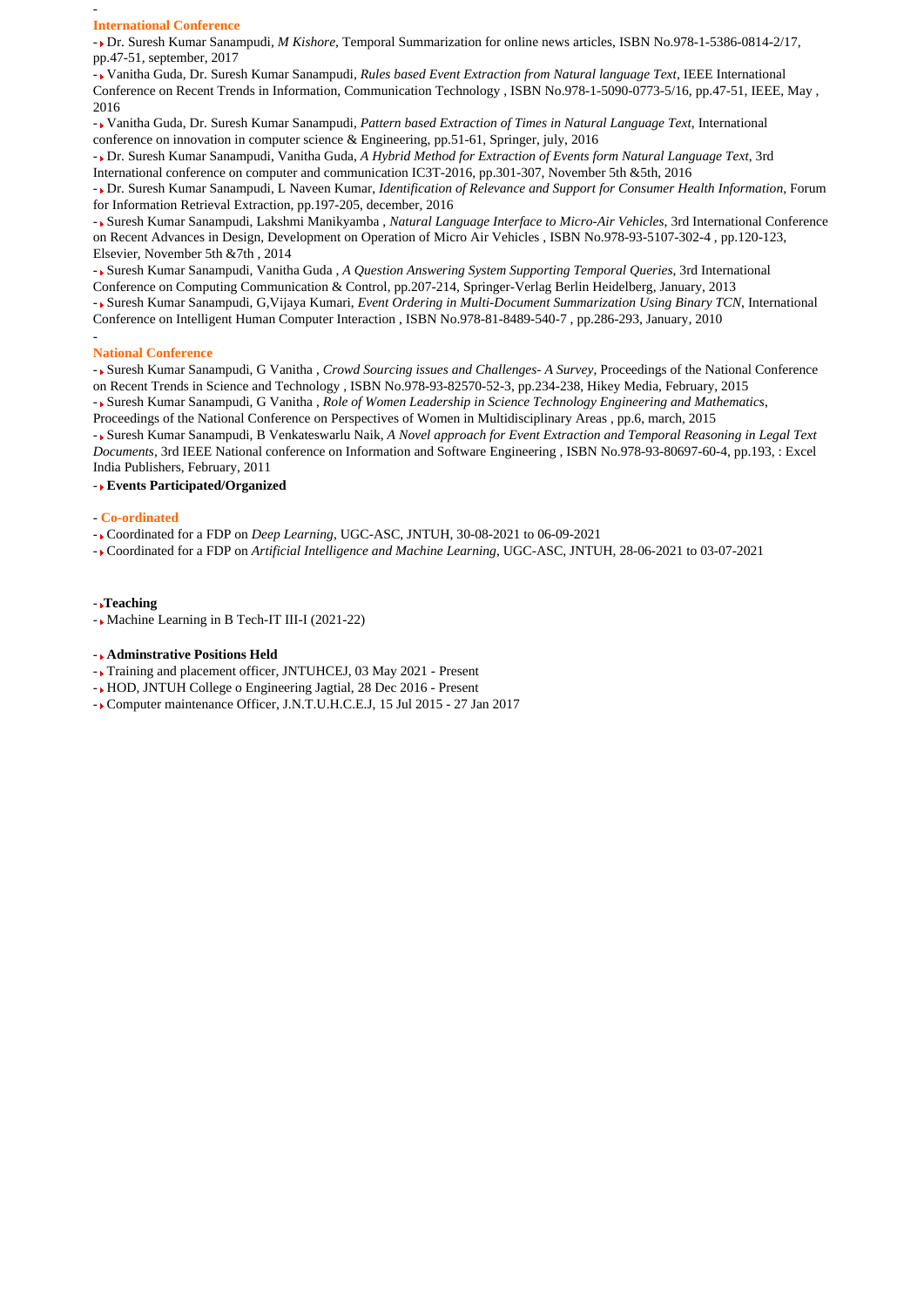# - **Project/Research Guidance**

| - Students                               |                                                                                                  |                  |               |
|------------------------------------------|--------------------------------------------------------------------------------------------------|------------------|---------------|
| <b>Student Name</b>                      | Title                                                                                            |                  | Year Download |
| KISHORE KUMAR M                          | A FUSION BASED APPROACH FOR EXTRACTIVE TEXT<br>SUMMARIZATION OF TELUGU DOCUMENTSts               | 2022             | Download      |
| <b>G.VANITHA</b>                         | RESOLUTION OF EVENT -TIME RELATIONSHIP IN NATURAL<br><b>LANGUAGE TEXT</b>                        | 2021             | Download      |
| NAVEEN KUMAR LASKARI                     | ASPECT BASED SENTIMENT ANALYSIS                                                                  | $\overline{0}$   |               |
| <b>B. SRINIVAS</b>                       | BIG DATA ANALYTICS IN HEALTHCARE SYSTEM.                                                         | $\overline{0}$   |               |
| Dadi Ramesh                              | ARTIFICIAL INTELIGENCE, COGNITIVESCIENCE                                                         | $\mathbf{0}$     |               |
| <b>Student Name</b>                      | Title                                                                                            |                  | Year Download |
| G Sailaja                                | Rhetorical Roles Labeling for Legal Judgements                                                   | 2022             |               |
| K Rupa                                   | Extraction of Relevant Legal Documents Using BERT Model                                          | 2022             |               |
| D Venu                                   | Hand Gesture Recognition and Voice Conversion and Voice Conversion for<br>Deaf and Dumb          | 2022             |               |
| P Ramya                                  | <b>Casual Relation Extraction from Medical Texts</b>                                             | 2022             |               |
| G Krishna Teja                           | Sentiment Analysis o Movie Reviews using Supervised Machine Learning<br>Techniques               | 2020             |               |
| M Mounika                                | A Hybrid Learning Algorithm for Text Classification                                              | 2020             |               |
| N Sri Priya                              | Machine Learning for Email Spam Filtering: Review Approaches on Open<br><b>Research Problems</b> | 2020             |               |
| <b>KANNAMBAKAM</b><br><b>KRANTHITEJA</b> | CLASSIFYING CLINICALLY ACTIONABLE GENETIC MUTATIONS<br>USING MACHINE LEARNING ALGORITHMS         | 2019             |               |
|                                          | ANUMULA SAI CHANDANA EMOTION DETECTION IN TEXT USING NAIVE BAYES                                 | 2019             |               |
| <b>OSAA SRAVANI</b>                      | FAKE NEWS DETECTION USING XGBOOST                                                                | 2019             |               |
| <b>B. LAKSHMAN</b>                       | A MODEL FOR TEMPORAL SUMMARIZATION                                                               | 2018             |               |
| <b>GUDIMELLI SOUJANYA</b>                | FAKE NEWS DETECTION USING SUPPORT VECTOR CLASSIFIER<br><b>ALGORITHM</b>                          | 2018             |               |
| <b>JONNALA MANASA</b>                    | SUMMARIZATION OF TEXT FROM TELUGU NEWSPAPERS                                                     | 2018             |               |
| KOMANDLA ANUSHA                          | FAKE NEWS DETECTION USING DECISION TREE CLASSIFIER<br><b>ALGORITHM</b>                           | 2018             |               |
| POOJA RAMAIAH KORRI                      | SARCASM DETECTION AND CLASSIFICATION USING BNB<br><b>ALGORITHM</b>                               | 2018             |               |
| <b>CHIDURALA SRINATH</b>                 | TEXT RETRIEVAL AND RANKING OF THE RELATED LEGAL<br><b>DOCUMENTS</b>                              | 2017             |               |
| DASARI SPANDANA                          | A FRAMEWORK TO GENERATE SEQUENTIAL UPDATE<br><b>SUMMARIZATION</b>                                | 2017             |               |
| G. VANI                                  | APPLYING LINEAR REGRESSION FOR AUTOMATED ESSAYS                                                  | 2017             |               |
| <b>T. SHRAVAN</b>                        | A FRAMEWORK FOR REAL-TIME SUMMARY GENERATION BASED<br>ON THE USER INTERESTED PROFILE             | 2017             |               |
| <b>CHENNAMANENI AKHILA</b>               | CLASSIFICATION OF SENTENCE POLARITY USING SUPPORT<br><b>VECTOR MACHINE</b>                       | 2016             |               |
| D. LINGAVVA                              | RELIABLE RE-ENCRYPTION IN UNRELIABLE CLOUDS                                                      | 2016             |               |
| <b>KANDLE RAVI KIRAN KUMAR</b>           | DISTRIBUTED, CONCURRENT AND INDEPENDENT ACCESS TO<br><b>ENCRYPTED DATA</b>                       | 2016             |               |
| K. ANIL KUMAR                            | ENERGY EFFICIENT PROTOCOL FOR COOPERATIVE NETWORKS                                               | 2016             |               |
| M. TEJASWI                               | <b>AUTOMATIC GRADING OF ESSAYS</b>                                                               | 2016             |               |
| N. VENKATESHWARLU                        | CLINICAL DECISION SUPPORT                                                                        | 2016             |               |
| K.PRATHYUSHA                             | ONLINE VOTING AND CANDIDATE CANVASSING SYSTEM                                                    | 2015             |               |
| <b>G SIDDISH</b>                         | MULTI DOCUMENT TEMPORAL SUMMARIZATION                                                            | 2015             |               |
| ANJAN KUMAR D                            | HOMOMORPHIC ENCRYPTION OVER THE INTEGER                                                          | 2014             |               |
| <b>MANOGNA N</b>                         | EFFICIENT COM PUTATION OF RANGE AGGREGATES AGAINST<br>UNCERTAIN LOCATION BASED QUERIES           | 2014             |               |
| <b>AARE SRIVENU</b>                      | A SECURE COMPARISION TECHNIQUE FOR HOMOMORPHIC<br><b>ENCRYPTION</b>                              | 2014             |               |
| <b>MARIGIDDE SANTOSH</b><br><b>KUMAR</b> | TELUGU LANGUAGE INTERFACE TO DATABASE                                                            | 2013             |               |
| VIJAY KUMAR CHENNA                       | ANAPHORA RESOLUTION IN TELUGU USING HYBRID APPROACH                                              | 2013             |               |
| P Priyanka                               |                                                                                                  | $\boldsymbol{0}$ |               |
| Mohammad Asif Miya                       |                                                                                                  | 0                |               |
| Bhukya Saiprasad                         |                                                                                                  | $\overline{0}$   |               |